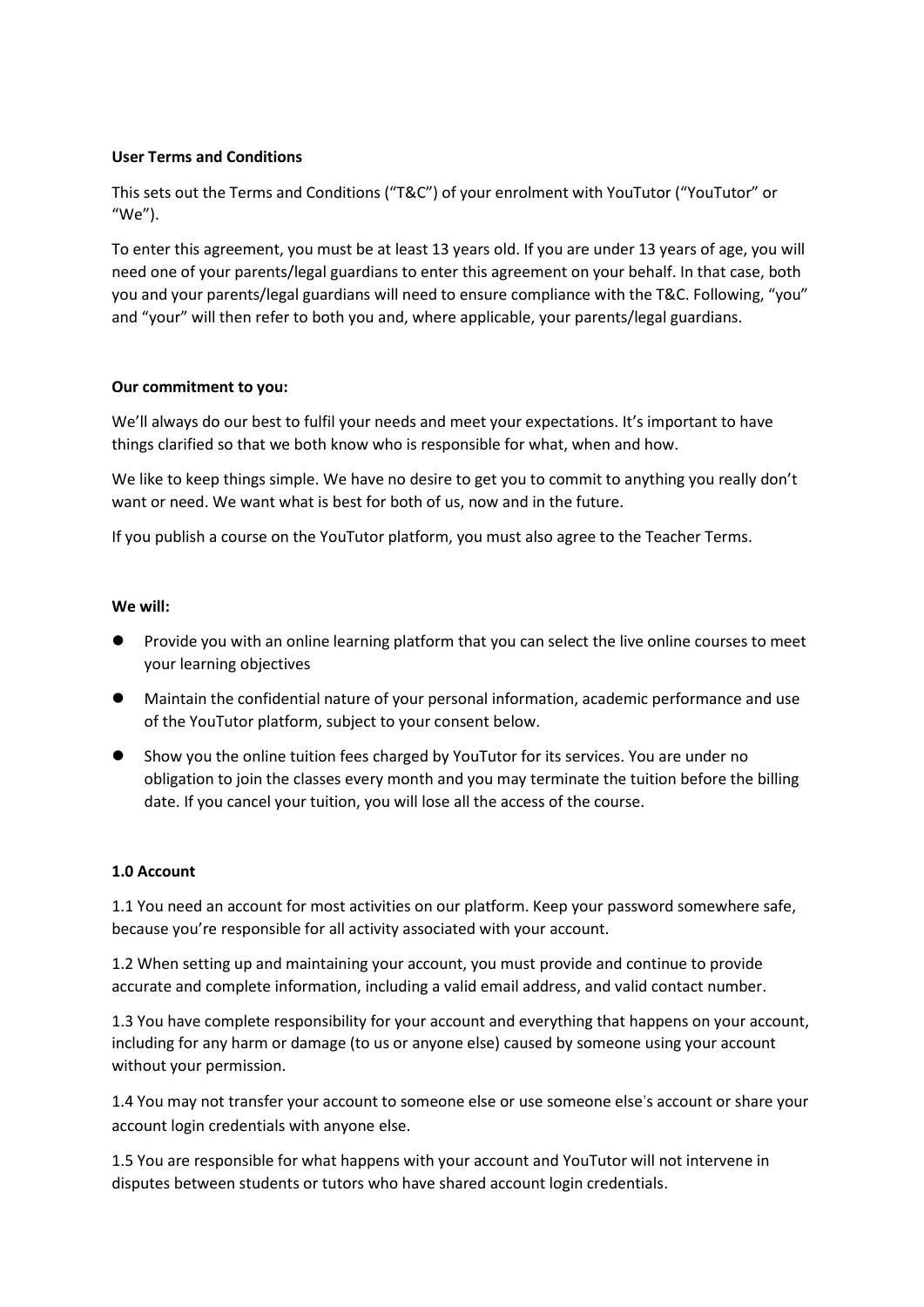1.6 If you contact us to request access to an account, we will not grant you such access unless you can provide us with the information that we need to prove you are the owner of that account.

1.7 Only communicate with your YouTutor's tutor through the YouTutor learning platform and communication systems.

# **2.0 Content Enrollment**

2.1 When you enroll in a course, whether it's free or paid content, you does not have any right to resell the content in any manner (including by sharing account information with a purchaser or illegally downloading the content and sharing it on torrent sites**).**

2.2 If we discover that you have created an account that violates our rules, we will terminate your account and reserve the right to take legal action.

2.2 We reserve the right to revoke the licence to access and use the content in our YouTutor website for legal or policy reasons at any time and at our sole discretion, such as if we no longer have the right to offer the content.

2.7 We generally grant you one (1) year access right , except when we must disable the content because of legal or policy reasons or for enrollments via Subscription Plans.

# **3.0 Payments, Credits, and Cancellation**

3.1 When you make a payment, you agree to use a valid payment method via YouTutor website.

3.2 You agree to make payment 3 working days before the enrolled class date begin.

3.1 You agree to pay the fees for content that you purchase, and you authorize YouTutor to charge your debit or credit card or process other means of payment (such as direct debit, or mobile wallet) for those Services, including taxes and service fees, set up fees, subscription fees, or any other fee or charge associated with Your Account.

3.2 YouTutor works with payment service providers to offer you the most convenient payment methods in your country and to keep your payment information secure. We may update your payment methods using information provided by our payment service providers

3.3 When you make a purchase, you agree not to use an invalid or unauthorized payment method. If your payment method fails and you still get access to the content you are enrolling in, you agree to pay us the corresponding fees within thirty (30) days of notification from us. We reserve the right to disable access to any content for which we have not received adequate payment.

3.4 YouTutor reserve the right to change prices at any time, including changing from a free service to a paid service and charging for Services that were previously offered free of charge; provided.

3.5 YouTutor will provide you with prior notice and an opportunity to terminate the Service if YouTutor changes the price of a Service to which you are subscribed and will not charge you for a previously free Service unless you have been notified of the applicable fees and agreed to pay such fees.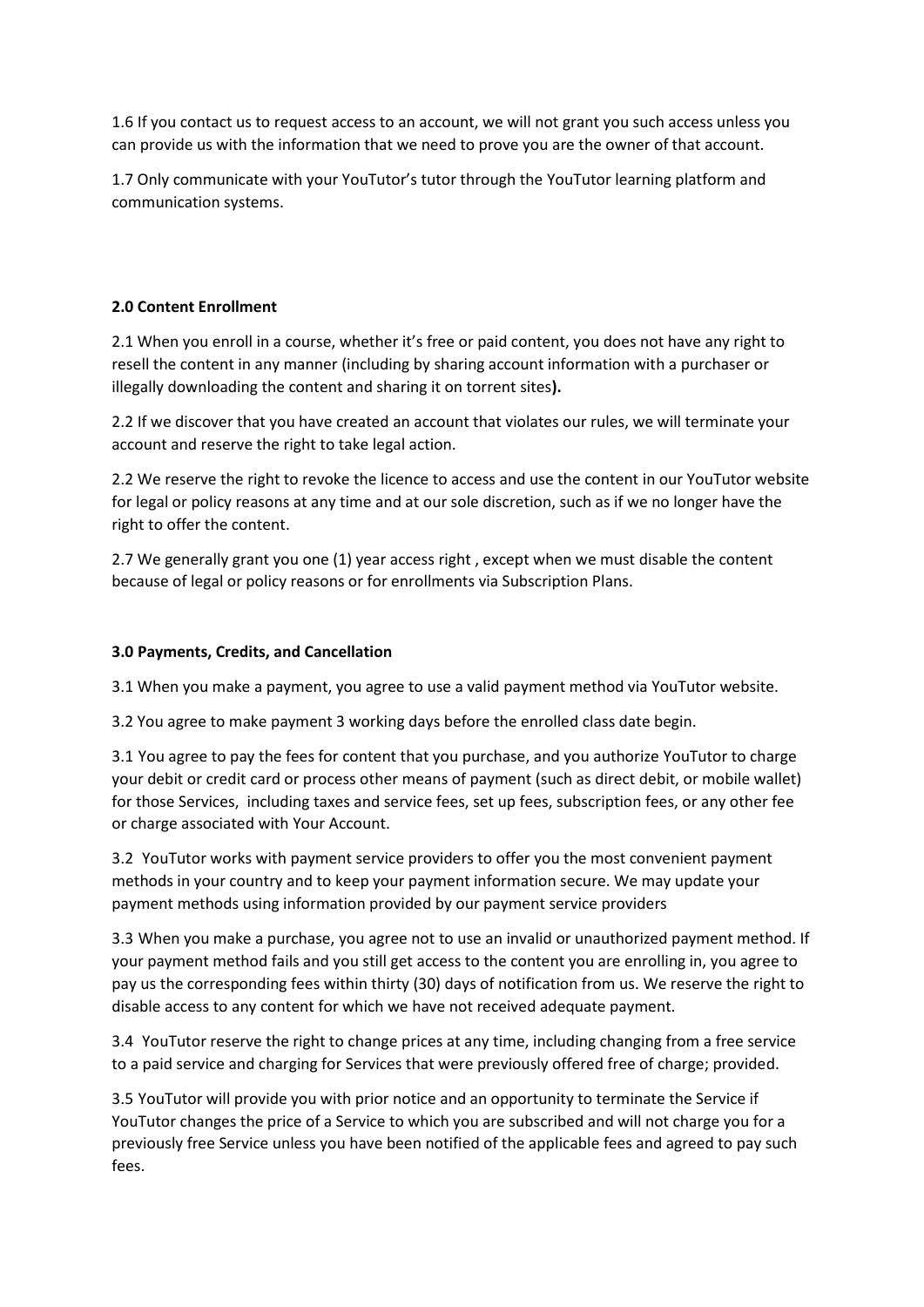3.6 You may cancel your subscription of classes at any time. If you cancel, you will not be billed for any additional terms of service, and service will continue until the end of the current Subscription Term.

3.7 YouTutor does not offer refunds or credits for unused enrollment periods, accidental enrollment, medical conditions, personal issues or any similar reason or event.

## **4.0 Gift and Promotional Codes**

4.1 YouTutor or our tutors may offer gift and promotional codes to students. Promotional codes may be redeemed for gift or promotional credits applied to your YouTutor account, which then may be used to purchase eligible content on our platform, subject to the terms included with your codes.

4.2 We occasionally run promotions and sales for our content, during which certain content is available at discounted prices for a set period of time.

4.3 In some instances, the price of content offered on the YouTutor website may not be exactly the same as the price offered on our social media, due to mobile platform providers' pricing systems and their policies around implementing sales and promotions.

4.4 Gift and promotional codes offered by YouTutor may not be refunded for cash.

## **5.0 Content and Behavior Rules**

5.1 You need access to a computer with the latest version of the browser, a camera and microphone, and reasonable internet access.

5.2 You required to attend the class for the course that you have enrolled. No refund for failure to attend and/or not terminate the tuition.

5.3 You required and agreed to turn on the camera during the tuition session.

2.5 Be noted that the time and date can be changed by your tutor and the specific changes of class will be published on the YouTutor website.

2.6 From time to time, be assigned additional work ("Homework") to be completed and you agree to use your best endeavors to complete this Homework as requested by your tutor.

### **6.0 Copyright**

6.1 You may not post, modify, distribute, or reproduce in any way copyrighted material, trademarks, rights of publicity or other proprietary rights without obtaining the prior written consent of the owner of such proprietary rights.

6.2 You also don't have any right to resell the content in any manner including by sharing account information with a purchaser or illegally downloading the content and sharing it on torrent sites

6.3 YouTutor may restrict or terminate your permission to use our platform and Services or ban your account at any time, with or without notice, for any or no reason, to any User who is alleged to infringe another party's copyright.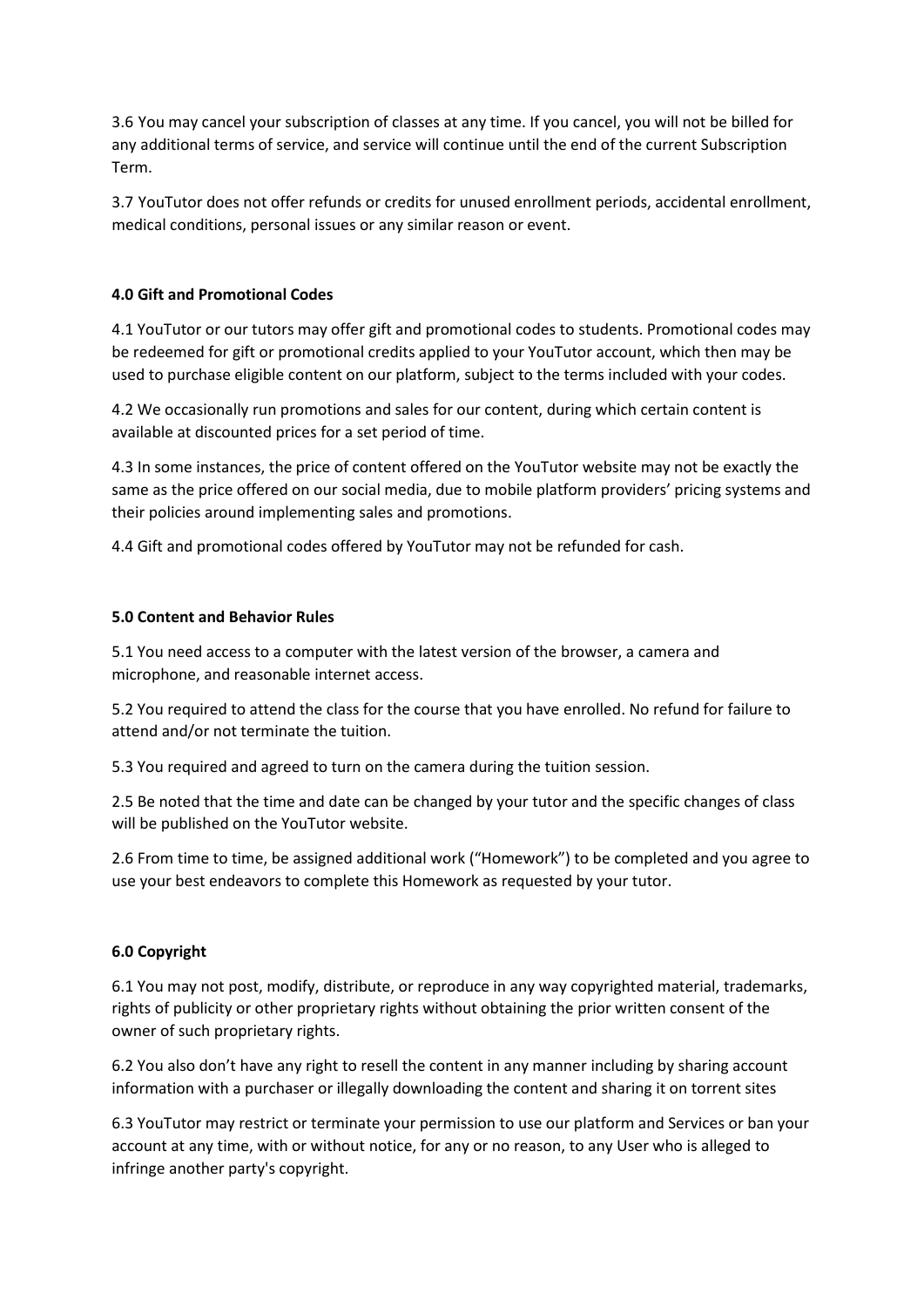6.4 Upon any such termination we may delete your account and content, and we may prevent you from further access to the platforms and use of our Services.

6.5 You agree that we will have no liability to you or any third party for termination of your account, removal of your content, or blocking of your access to our platforms and services.

#### **7.0 Disclaimers**

7.1 YouTutor do not hire or employ tutors nor are we responsible or liable for any interactions involved between tutors and students.

7.2 YouTutor are not liable for disputes, claims, losses, injuries, or damage of any kind that might arise out of or relate to the conduct of tutors or students.

7.3 YouTutor does not guarantee that use of the service will lead to an improvement in academic performance or results.

7.4 To the full extent permitted by law, you will hold YouTutor blameless for any act or omission relating to the Service and you will indemnify YouTutor from any dispute, action, claim or proceedings relating to the provision of the service to you.

#### **8.0 What happens if things don't go according to plan?**

8.1 You accept that you will not have any recourse against us in any of these types of cases where things don't work out right such as our platform is down, either for planned maintenance or because something goes down with the site or encounter security issues.

8.2 If time is lost during one of your classes due to technical issues with the YouTutor learning platform, YouTutor will compensate you for the loss of time by rescheduling a class to another date and time that is agreed by majority of the students in the class

8.3 You can always refer to the video recording of the class to make up for such loss.

8.4 If a tutor cancels a class or resign, YouTutor will try to provide you with another tutor with similar qualifications and experience.

8.5 The results of using YouTutor's services may vary and depend upon a range of factors including for reasons that are personal to you, you agree that you will have no recourse to seek damages against even if you suffer loss or damage from using our platform and Services. I

8.6 We are not responsible for delay or failure of our performance of any of the Services caused by events beyond our reasonable control, like an act of war, hostility, or sabotage; natural disaster; electrical, internet, or telecommunication outage; or government restrictions.

#### **9.0 Updating these terms**

9.1 These T&C can only be varied by agreement between you and YouTutor in writing.

9.2 YouTutor reserves the right in its sole discretion to modify and/or make changes to these Terms at any time within its absolute discretion, vary the policies, procedures and website information.